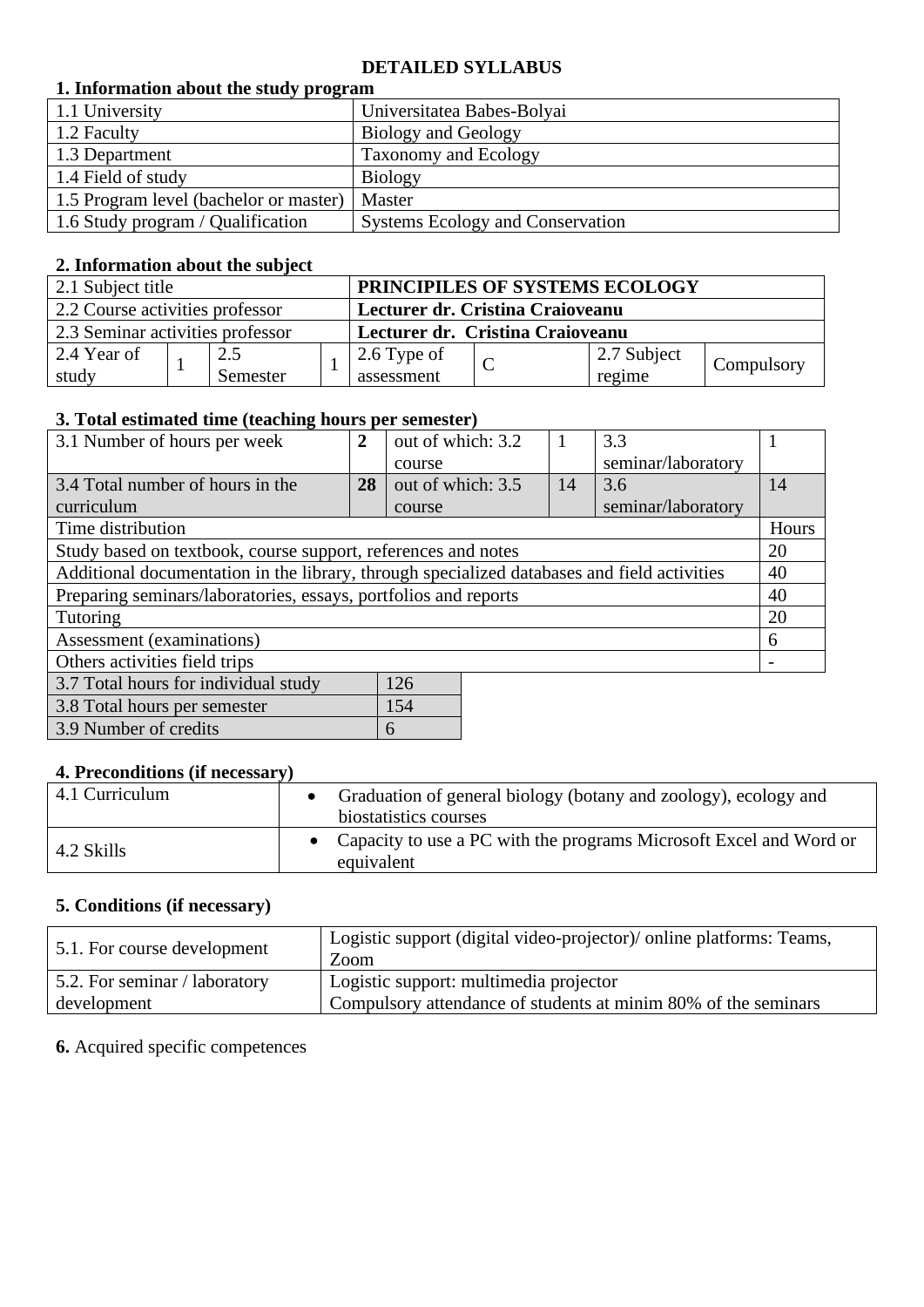| Professional | • Knowledge:                                                                                                                                                                            |
|--------------|-----------------------------------------------------------------------------------------------------------------------------------------------------------------------------------------|
| competences  | (1) Knowledge, understanding and specific language: students will be introduced to the                                                                                                  |
|              | concept of systems ecology. They will revisit and deepen the knowedge of specific terms                                                                                                 |
|              | from connected fields (Ecosystem: structure and function; hydrobiology, conservation                                                                                                    |
|              | biology etc.) studied at Bachelor level.                                                                                                                                                |
|              | (2) Explanation and interpretation: Students will be able to explain the principles                                                                                                     |
|              | underpinning the systemic classification of living structures based on the course material.                                                                                             |
|              | Through the techniques explained and discussed at the seminar they will be able to                                                                                                      |
|              | interpret general principles and scientific information in the field of ecology and will be                                                                                             |
|              | able to formulate them in specialized scientific essays.                                                                                                                                |
|              | <b>Skills:</b><br>$\bullet$                                                                                                                                                             |
|              | (3) Application, transfer and problem solving: At the planned practical works, students                                                                                                 |
|              | will analyze data and interpret results obtained in ecosystem and population ecology<br>studies                                                                                         |
|              | (4) Critical and constructive reflection: students are encouraged to discuss the problems                                                                                               |
|              | presented at the course and to formulate their own conclusions and solutions, and to                                                                                                    |
|              | formulate in writing, through an individual paper, the opinion on certain topics discussed                                                                                              |
|              | at the seminar.                                                                                                                                                                         |
|              | (5) Creativity and Innovation: Creativity in this field materializes in students' ability to                                                                                            |
|              | find solutions to specific problems, based on the theoretical and practical information                                                                                                 |
|              | received in this discipline. Within this discipline, students will be able to document                                                                                                  |
|              | ecosystem and population ecology studies and practice the restoration of estimates. As a                                                                                                |
|              | result of these exercises, students will be asked to express a critical view on the                                                                                                     |
|              | effectiveness of the method and any improvements that may be made.                                                                                                                      |
|              | (6) Developing a scientific essay: By combining the abilities mentioned above, students                                                                                                 |
|              | will develop the ability to write a scientific essay based on clearly explained and clearly                                                                                             |
|              | formulated requirements.                                                                                                                                                                |
| Transversal  | (7) Autonomy and Responsibility: Students will be able to assume responsibility for the                                                                                                 |
| competences  | interpretation of scientific data specific to the field, based on the theoretical knowledge                                                                                             |
|              | gained during the course and seminar discussions. In exercises based on the study of                                                                                                    |
|              | literature in the field, students will practice the individual study, taking responsibility for<br>communicating their own conclusions to colleagues. Also by peer evaluation they will |
|              | develop their ability to evaluate and self-assess and to be able to justify their decisions.                                                                                            |
|              | (8) Social interaction: analyzing data on working groups and peer reviews will lead to                                                                                                  |
|              | the development of team spirit and effective and diplomatic communication. The course                                                                                                   |
|              | also aims to improve students' oral communication skills through discussions on the                                                                                                     |
|              | issues presented.                                                                                                                                                                       |
|              | (9) Personal and Professional Development: By developing critical thinking, logical and                                                                                                 |
|              | argumentative thinking, students will be able to develop a reference system in analyzing                                                                                                |
|              | environmental issues. They will think independently and will know how to draw their                                                                                                     |
|              | own conclusions according to the experience gained from the bachelor level. Through                                                                                                     |
|              | this exercise they will self-assess their capacity to understand environmental science                                                                                                  |
|              | issues and gain more confidence in their own analytical capability.                                                                                                                     |

# **7. Subject objectives (arising from the acquired specific competences)**

| 7.1 Subject's general   | Study of the principles that form the basis of the systemic ordering of        |  |  |
|-------------------------|--------------------------------------------------------------------------------|--|--|
| objective               | the living world                                                               |  |  |
| 7.2 Specific objectives | • General principles of systemic theory                                        |  |  |
|                         | • Important theories at different levels of organizing the living world        |  |  |
|                         | • Shifting the principles of organizing the living world from different levels |  |  |
|                         | into mathematical models                                                       |  |  |
|                         | • Analyzing and explaining a theory by making a scientific essay               |  |  |
|                         | • Peer evaluation and self-evaluation of the scientific essay                  |  |  |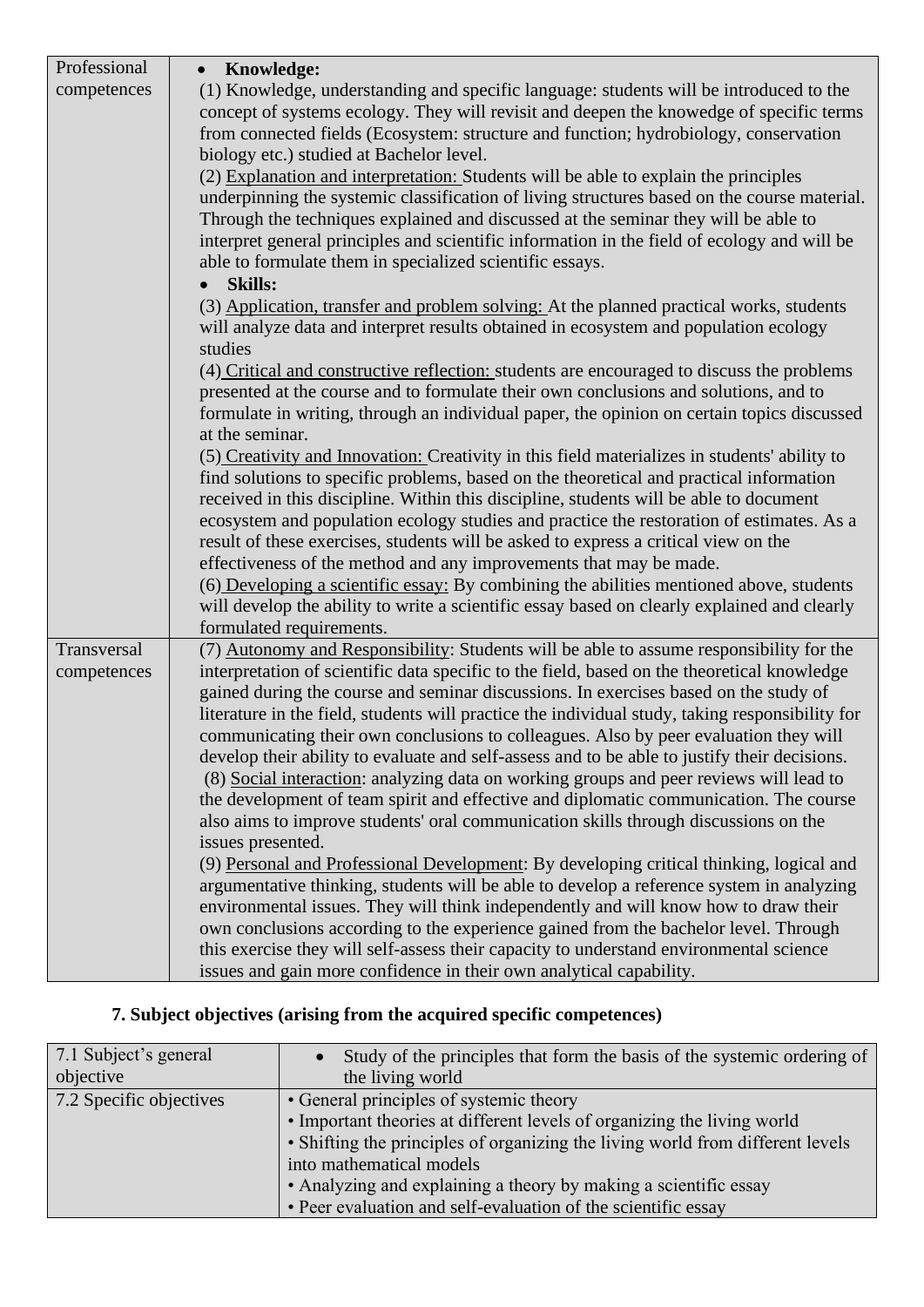| 8. Contents                                                                                                                                                                          |                                     |                     |  |  |  |
|--------------------------------------------------------------------------------------------------------------------------------------------------------------------------------------|-------------------------------------|---------------------|--|--|--|
| 8.1 Course                                                                                                                                                                           | Teaching methods                    | Observations        |  |  |  |
| Courses 1-2: Systems theory: Terms, characteristics of                                                                                                                               | Lecture,                            | All lectures and    |  |  |  |
| biological systems; Organizational hierarchies                                                                                                                                       | dialogue,                           | seminars can be     |  |  |  |
|                                                                                                                                                                                      | interrogation, use of               | held online if the  |  |  |  |
|                                                                                                                                                                                      | PPT, films                          | pandemic            |  |  |  |
| Course 3: Evolution of supra-individual biological systems:                                                                                                                          | Lecture,                            | situation imposes   |  |  |  |
| evolution, organizational and taxonomic classifications,                                                                                                                             | dialogue,                           | restrictions. The   |  |  |  |
| origin of eukaryotes, origins of pluricelularity, origin of                                                                                                                          | interrogation, use of               | platform used in    |  |  |  |
| sexual process, emerging traits                                                                                                                                                      | PPT, films                          | this situation will |  |  |  |
| Course 4: Intraspecific interactions: sexual selection, natural                                                                                                                      | Lecture,                            | be Microsoft        |  |  |  |
| selection, reproductive strategies, intraspecific                                                                                                                                    | dialogue,                           | Teams.              |  |  |  |
| relationships                                                                                                                                                                        | interrogation, use of               |                     |  |  |  |
|                                                                                                                                                                                      | PPT, films                          |                     |  |  |  |
| Course 5: Sociality: social and intra-and inter-specific social                                                                                                                      | Lecture,                            |                     |  |  |  |
| and communication systems, beneficial characters at                                                                                                                                  | dialogue,                           |                     |  |  |  |
| individual and population level                                                                                                                                                      | interrogation, use of               |                     |  |  |  |
|                                                                                                                                                                                      | PPT, films                          |                     |  |  |  |
| Courses 6-7: The evolution of populations: intraspecific                                                                                                                             | Lecture,                            |                     |  |  |  |
| interactions, specific methods for studying populations,                                                                                                                             | dialogue,                           |                     |  |  |  |
| density dependence, growth regulation, exponential and                                                                                                                               | interrogation, use of               |                     |  |  |  |
| logistical growth, demographics                                                                                                                                                      | PPT, films                          |                     |  |  |  |
| Courses 8-9: Evolution of ecosystems: ecological succession,                                                                                                                         | Lecture,                            |                     |  |  |  |
| biodiversity, speciation, coevolution, intermediate                                                                                                                                  | dialogue,                           |                     |  |  |  |
|                                                                                                                                                                                      | interrogation, use of               |                     |  |  |  |
| disturbance hypothesis, interspecific relations, transect                                                                                                                            | PPT, films                          |                     |  |  |  |
| method, square method, parameters used in ecosystem<br>analysis                                                                                                                      |                                     |                     |  |  |  |
| Course 10: Ecological niche: spatial niche, functional niche,                                                                                                                        | Lecture,                            |                     |  |  |  |
| competitive exclusion principle, "hipervolume" niche,                                                                                                                                | dialogue,                           |                     |  |  |  |
| fundamental niche vs. realized niche, the niche term in the                                                                                                                          | interrogation, use of               |                     |  |  |  |
|                                                                                                                                                                                      | PPT, films                          |                     |  |  |  |
| present conception, other theories / concepts about the                                                                                                                              |                                     |                     |  |  |  |
| ecological niche                                                                                                                                                                     |                                     |                     |  |  |  |
| Course 11-13: Biomass and Biosphere: evolution at higher                                                                                                                             | Lecture,                            |                     |  |  |  |
| levels of organization, global interactions theories,                                                                                                                                | dialogue,                           |                     |  |  |  |
| globalization and global warming, elements of<br>astrobiology                                                                                                                        | interrogation, use of<br>PPT, films |                     |  |  |  |
| Course 14: Consultations: discussions on the themes of the                                                                                                                           | Lecture,                            |                     |  |  |  |
| course, how scientific essays are drafted, the bachelor                                                                                                                              | dialogue,                           |                     |  |  |  |
| thesis / dissertation in ecology, etc.                                                                                                                                               | interrogation, use of               |                     |  |  |  |
|                                                                                                                                                                                      | PPT, films                          |                     |  |  |  |
|                                                                                                                                                                                      |                                     |                     |  |  |  |
| References:<br>1) Pásztor, L., Botta-Dukát, Z., Magyar, G., Czárán, T., Meszéna, G., 2016, Theory-Based Ecology: A                                                                   |                                     |                     |  |  |  |
| Darwinian Approach, Oxford University press, 301 pp.                                                                                                                                 |                                     |                     |  |  |  |
|                                                                                                                                                                                      |                                     |                     |  |  |  |
| 2) Ovaskainen, O., de Knegt, H.J., del Mar Delgado, M., 2016, Quantitative Ecology and Evolutionary                                                                                  |                                     |                     |  |  |  |
| Biology, Oxford University press, 285 pp.                                                                                                                                            |                                     |                     |  |  |  |
| 3) Begon, M., Townsend, C.R., Harper, J.L., 2006, Ecology, from individuals to ecosystems, (4th Ed.),                                                                                |                                     |                     |  |  |  |
| Blackwell Publishing, Malden, 1-738                                                                                                                                                  |                                     |                     |  |  |  |
| 4) Botnariuc, N., 1999, Evoluția sistemelor biologice supraindividuale, Edit. Universității din                                                                                      |                                     |                     |  |  |  |
| București, București                                                                                                                                                                 |                                     |                     |  |  |  |
| 5) Botnariuc, N., Vădineanu, A., 1982, Ecologie, Edit. Didact. și Pedag., București<br>6) Meffe GK Carroll CR and contributors 1997 Principles of Conservation Biology $(2^{nd} Ed)$ |                                     |                     |  |  |  |

:ontributors, 1997, Principles of Conservation Biology, (2<sup>nd</sup> Ed.), Sinauer Associates Inc. Publishers, Sunderland, Massachusetts

| 8.2 Seminar / laboratory                                    | <b>Teaching methods</b> | <b>Observations</b> |
|-------------------------------------------------------------|-------------------------|---------------------|
| 1. Debate on organisation of living systems: organizational | Lecture,                | All lectures and    |
| hierarchy vs. taxonomic hierarchy                           | dialogue,               | seminars can be     |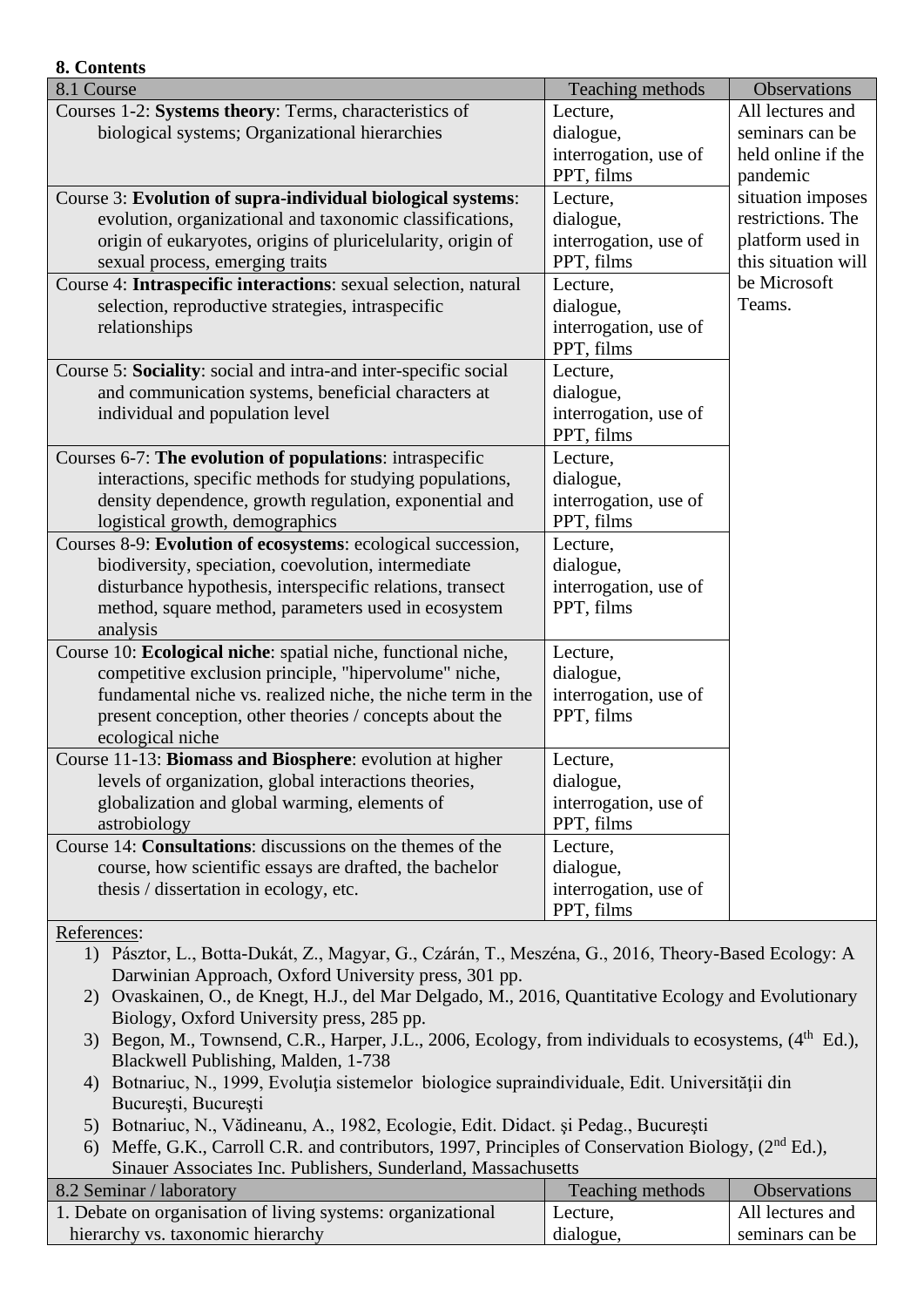|                                                               | interrogation use of<br>PPT, assignments, | held online if the<br>pandemic |
|---------------------------------------------------------------|-------------------------------------------|--------------------------------|
|                                                               | games                                     | situation imposes              |
| 2. Watching and discussing "Charles Darwin and the Tree of    | Lecture,                                  | restrictions. The              |
| Life"                                                         | dialogue,                                 | platform used in               |
|                                                               | interrogation use of                      | this situation will            |
|                                                               | PPT, assignments,                         | be Microsoft                   |
|                                                               |                                           | Teams.                         |
|                                                               | games                                     |                                |
| 3. Watching documentary films on the evolution of             | Lecture,                                  |                                |
| pluricelularity, eukaryotes, sexual reproduction, and         | dialogue,                                 |                                |
| discussing arguments                                          | interrogation use of                      |                                |
|                                                               | PPT, assignments,                         |                                |
|                                                               | games                                     |                                |
| 4. Methods of analysis of intraspecific relations and their   | Fieldwork, practice/                      |                                |
| quantification. Interpretation of results.                    | online - role-playing                     |                                |
| 5. Methods of analysis in studies of social organisms and     | Lecture,                                  |                                |
| interpretation of data.                                       | dialogue,                                 |                                |
|                                                               | interrogation use of                      |                                |
|                                                               | PPT, assignments,                         |                                |
|                                                               | games                                     |                                |
| 6. The square method and mark-recapture method in population  | Lecture,                                  |                                |
| analysis. Presumptions of mathematical models of population   | dialogue,                                 |                                |
| estimation. Interpretation of population data.                | interrogation use of                      |                                |
|                                                               | PPT, assignments,                         |                                |
|                                                               | games                                     |                                |
| 7. Population density estimation: transect method: suitable   | Lecture,                                  |                                |
| populations, calculation mode, interpretation                 | dialogue,                                 |                                |
|                                                               | interrogation use of                      |                                |
|                                                               | PPT, assignments,                         |                                |
|                                                               | games                                     |                                |
| 8.-9. Ecological succession studies, estimation of diversity, | Lecture,                                  |                                |
| indices of diversity and equitability, similarities of biotic | dialogue,                                 |                                |
| communities. Analyzing a data set and interpreting and        | interrogation use of                      |                                |
| discussing the results.                                       | PPT, assignments,                         |                                |
|                                                               | games                                     |                                |
| 10-11. Ecological niche modelling. Programs, techniques and   | use of PPT, practice                      |                                |
| methods for mathematical niche modelling. Critical analysis   | on PC with specific                       |                                |
| of several studies.                                           |                                           |                                |
| 12.-13. Methods of theoretical ecology in modeling of         | programs<br>Lecture,                      |                                |
|                                                               |                                           |                                |
| ecosystems and biomes.                                        | dialogue,                                 |                                |
|                                                               | interrogation use of                      |                                |
|                                                               | PPT, assignments,                         |                                |
|                                                               | games                                     |                                |
| 14. Colocviu                                                  |                                           |                                |

## References:

- 1) Ovaskainen, O., de Knegt, H.J., del Mar Delgado, M., 2016, Quantitative Ecology and Evolutionary Biology, Oxford University press, 285 pp.
- 2) Battes, K.P., 2012, Ecologie generală, ghid de lucrări practice, Presa Universitară Clujeană, Cluj-Napoca, 1-152
- 3) Henderson, P.A., 2003, Practical methods in ecology, Blackwell Publishing, 1-163
- 4) Krebs, C.J., 1999, Ecological Methodology, Wesley Longman Inc.
- 5) Rîşnoveanu, G. (ed.), 2010, Caracterizarea sistemelor populaţionale, Ars Docendi, Universitatea din Bucureşti, 1-392
- 6) Van Emden, H.F., 2008, Statistics for terrified biologists, Blackwell Publishing, 1-343